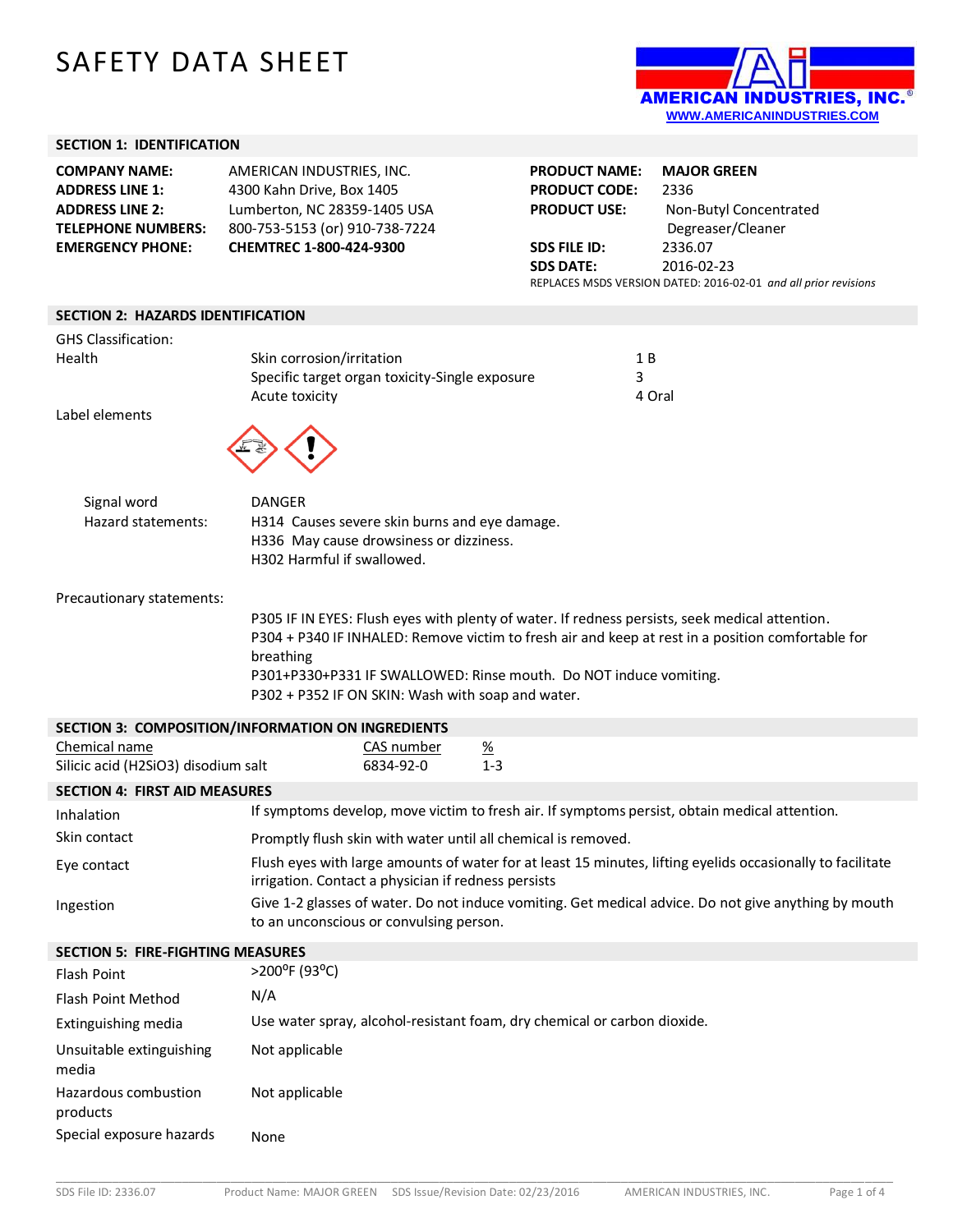| Special protective<br>equipment                      | Full protective clothing and approved self-contained breathing apparatus required for firefighting<br>personnel.                                                                                                         |           |                                                                                              |                   |
|------------------------------------------------------|--------------------------------------------------------------------------------------------------------------------------------------------------------------------------------------------------------------------------|-----------|----------------------------------------------------------------------------------------------|-------------------|
| <b>SECTION 6: ACCIDENTAL RELEASE MEASURES</b>        |                                                                                                                                                                                                                          |           |                                                                                              |                   |
| Personal Precautionary<br><b>Measures</b>            | Use appropriate protective equipment. (See Section 8.) Do not get into eyes, skin, or clothing. Wear<br>respiratory protection. Avoid breathing vapors. Ensure adequate ventilation.                                     |           |                                                                                              |                   |
| Environmental<br><b>Precautionary Measures</b>       | Do not empty into drains.                                                                                                                                                                                                |           |                                                                                              |                   |
| Methods and Materials for<br>Containment and Cleanup | Soak up residue with an absorbent such as clay or sand. Place in a nonleaking container for proper<br>disposal according to Federal, State, and Local regulations. Do not discharge into waterways or sewage<br>systems. |           |                                                                                              |                   |
| <b>SECTION 7: HANDLING AND STORAGE</b>               |                                                                                                                                                                                                                          |           |                                                                                              |                   |
| Handling                                             |                                                                                                                                                                                                                          |           | Use in a well-ventilated area. Do not breathe vapors. Do not get on skin, eyes, or clothing. |                   |
| Storage                                              | Keep from freezing. Store between 50 and 80 degrees F. Keep container closed and in a well-ventilated<br>area.                                                                                                           |           |                                                                                              |                   |
| SECTION 8: EXPOSURE CONTROLS/PERSONAL PROTECTION     |                                                                                                                                                                                                                          |           |                                                                                              |                   |
| <b>Engineering Controls</b>                          | Use in well ventilated area.                                                                                                                                                                                             |           |                                                                                              |                   |
| <b>Personal Protective</b>                           | Safety Glasses, Gloves                                                                                                                                                                                                   |           |                                                                                              |                   |
| Equipment<br>Silicic acid (H2SiO3) disodium salt     |                                                                                                                                                                                                                          | 6834-92-0 | $1 - 3$                                                                                      | No data available |
|                                                      |                                                                                                                                                                                                                          |           |                                                                                              |                   |
| <b>SECTION 9: PHYSICAL AND CHEMICAL PROPERTIES</b>   |                                                                                                                                                                                                                          |           |                                                                                              |                   |
| Color                                                | Green liquid                                                                                                                                                                                                             |           |                                                                                              |                   |
| <b>Physical State</b><br>Odor                        | Liquid<br>Mild                                                                                                                                                                                                           |           |                                                                                              |                   |
| Flash point                                          | >200°F (93°C)                                                                                                                                                                                                            |           |                                                                                              |                   |
| Flammability                                         | Not available                                                                                                                                                                                                            |           |                                                                                              |                   |
| <b>Partition Coefficient</b>                         | Not available                                                                                                                                                                                                            |           |                                                                                              |                   |
| <b>Boiling point</b>                                 | 212°F (100°C)                                                                                                                                                                                                            |           |                                                                                              |                   |
| Melting point/freezing<br>point                      | Not available                                                                                                                                                                                                            |           |                                                                                              |                   |
| Auto-ignition temperature                            | Not available                                                                                                                                                                                                            |           |                                                                                              |                   |
| Vapor pressure                                       | Not available                                                                                                                                                                                                            |           |                                                                                              |                   |
| Vapor density (Air-1)                                | Not available                                                                                                                                                                                                            |           |                                                                                              |                   |
| Specific gravity/Density                             | 1.05                                                                                                                                                                                                                     |           |                                                                                              |                   |
| Viscosity                                            | Not available                                                                                                                                                                                                            |           |                                                                                              |                   |
| Water solubility                                     | Soluble in water                                                                                                                                                                                                         |           |                                                                                              |                   |
| рH                                                   | >12                                                                                                                                                                                                                      |           |                                                                                              |                   |
| Evaporation rate (Water=1)                           | 1                                                                                                                                                                                                                        |           |                                                                                              |                   |
| Decomp Temp                                          | Not available                                                                                                                                                                                                            |           |                                                                                              |                   |
| SECTION 10: STABILITY AND REACTIVITY                 |                                                                                                                                                                                                                          |           |                                                                                              |                   |
| Chemical stability                                   | Stable                                                                                                                                                                                                                   |           |                                                                                              |                   |
| Conditions to avoid                                  | Open flame and heat; freezing                                                                                                                                                                                            |           |                                                                                              |                   |
| Materials to avoid                                   | Strong oxidizing agents                                                                                                                                                                                                  |           |                                                                                              |                   |
| Hazardous decomposition                              | Carbon dioxide, carbon monoxide                                                                                                                                                                                          |           |                                                                                              |                   |
| Hazardous polymerization                             | Will not occur                                                                                                                                                                                                           |           |                                                                                              |                   |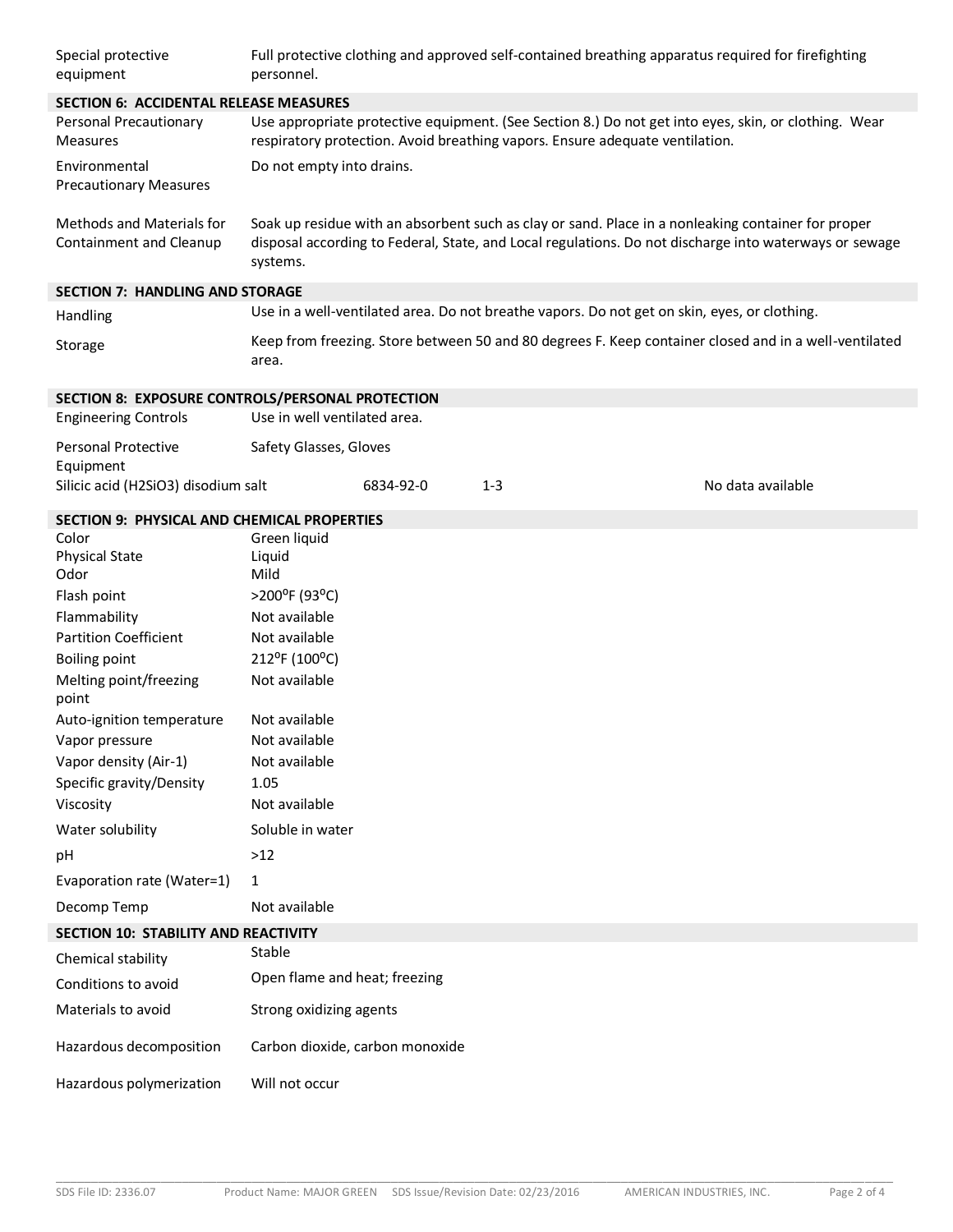#### **SECTION 11: TOXICOLOGICAL INFORMATION**

| Silicic acid (H2SiO3) disodium salt<br>Information on toxicological effects |                                                                                                                                                            | 6834-92-0     | $1 - 3$                                                            |                                                                                                                                                                      |
|-----------------------------------------------------------------------------|------------------------------------------------------------------------------------------------------------------------------------------------------------|---------------|--------------------------------------------------------------------|----------------------------------------------------------------------------------------------------------------------------------------------------------------------|
| Acute toxicity<br>Inhalation                                                | LD50 Oral-rat                                                                                                                                              | $1,153$ mg/kg |                                                                    |                                                                                                                                                                      |
|                                                                             | No data available                                                                                                                                          |               |                                                                    |                                                                                                                                                                      |
| Dermal                                                                      | No data available                                                                                                                                          |               |                                                                    |                                                                                                                                                                      |
| Skin corrosion/irritation                                                   | Skin-rabbit                                                                                                                                                |               | Result-Severe skin irritation-24 h                                 |                                                                                                                                                                      |
| Serious eye damage/eye<br>irritation                                        | No data available                                                                                                                                          |               |                                                                    |                                                                                                                                                                      |
| Respiratory or skin<br>sensitization                                        | No data available                                                                                                                                          |               |                                                                    |                                                                                                                                                                      |
| Germ cell mutagenicity                                                      | No data available                                                                                                                                          |               |                                                                    |                                                                                                                                                                      |
| Carcinogenicty                                                              |                                                                                                                                                            |               |                                                                    |                                                                                                                                                                      |
| <b>IARC</b>                                                                 | No component of this product present at levels greater than or equal to 0.1% is identified as probable,<br>possible or confirmed human carcinogen by IARC. |               |                                                                    |                                                                                                                                                                      |
| <b>ACGIH</b>                                                                | No component of this product present at levels greater than or equal to 0.1% is identified as a<br>carcinogen or potential carcinogen by ACGIH.            |               |                                                                    |                                                                                                                                                                      |
| <b>NTP</b>                                                                  | No component of this product present at levels greater than or equal to 0.1% is identified as a known or<br>anticipated carcinogen by NTP.                 |               |                                                                    |                                                                                                                                                                      |
| <b>OSHA</b>                                                                 | No component of this product present at levels greater than or equal to 0.1% is identified as a<br>carcinogen or potential carcinogen by OSHA.             |               |                                                                    |                                                                                                                                                                      |
| Reproductive toxicity                                                       | No data available.                                                                                                                                         |               |                                                                    |                                                                                                                                                                      |
| Reproductive toxicity                                                       | Rat-Oral                                                                                                                                                   |               | (e.g., # alive at weaning per # alive at day 4). no data available | Effects on Newborn: Stillbirth. Effects on Newborn: Live birth index (# fetuses per<br>litter; measured after birth). Effects on Newborn: Weaning or lactation index |
| Specific target organ<br>toxicity                                           | Single Exposure-May cause respiratory infection                                                                                                            |               |                                                                    | Repeated Exposure-No data available                                                                                                                                  |
| Aspiration hazard                                                           | No data available                                                                                                                                          |               |                                                                    |                                                                                                                                                                      |
| <b>Additional Information</b>                                               | RTECS: VV9275000                                                                                                                                           |               |                                                                    |                                                                                                                                                                      |

Burning sensation, Cough, wheezing, laryngitis, Shortness of breath, spasm, inflammation and edema of the larynx, spasm, inflammation and edema of the bronchi, pneumonitis, pulmonary edema, Material is extremely destructive to tissue of the mucous membranes and upper respiratory tract, eyes, and skin.

## **SECTION 12: ECOLOGICAL INFORMATION** Silicic acid (H2SiO3) disodium salt 6834-92-0 1-3 Information on ecological effects Toxicity **No data available** Persistence and degradability No data available Bio-accumulative potential No data available Mobility in soil **Not available** Results of PBT and vPvB assessment PBT/vPvB assessment not available as chemical safety assessment not required/not Conducted. Other adverse effects No data available

#### **SECTION 13: DISPOSAL CONSIDERATIONS** Empty Containers If empty container retains product residue, all label precautions must be observed. Dispose of unused product prior to disposing of empty container. Disposal Considerations of Substance Do not discharge into waterways or sewage systems. Transport with all closures in place. Return for reuse or dispose of according to national, local and state regulations.